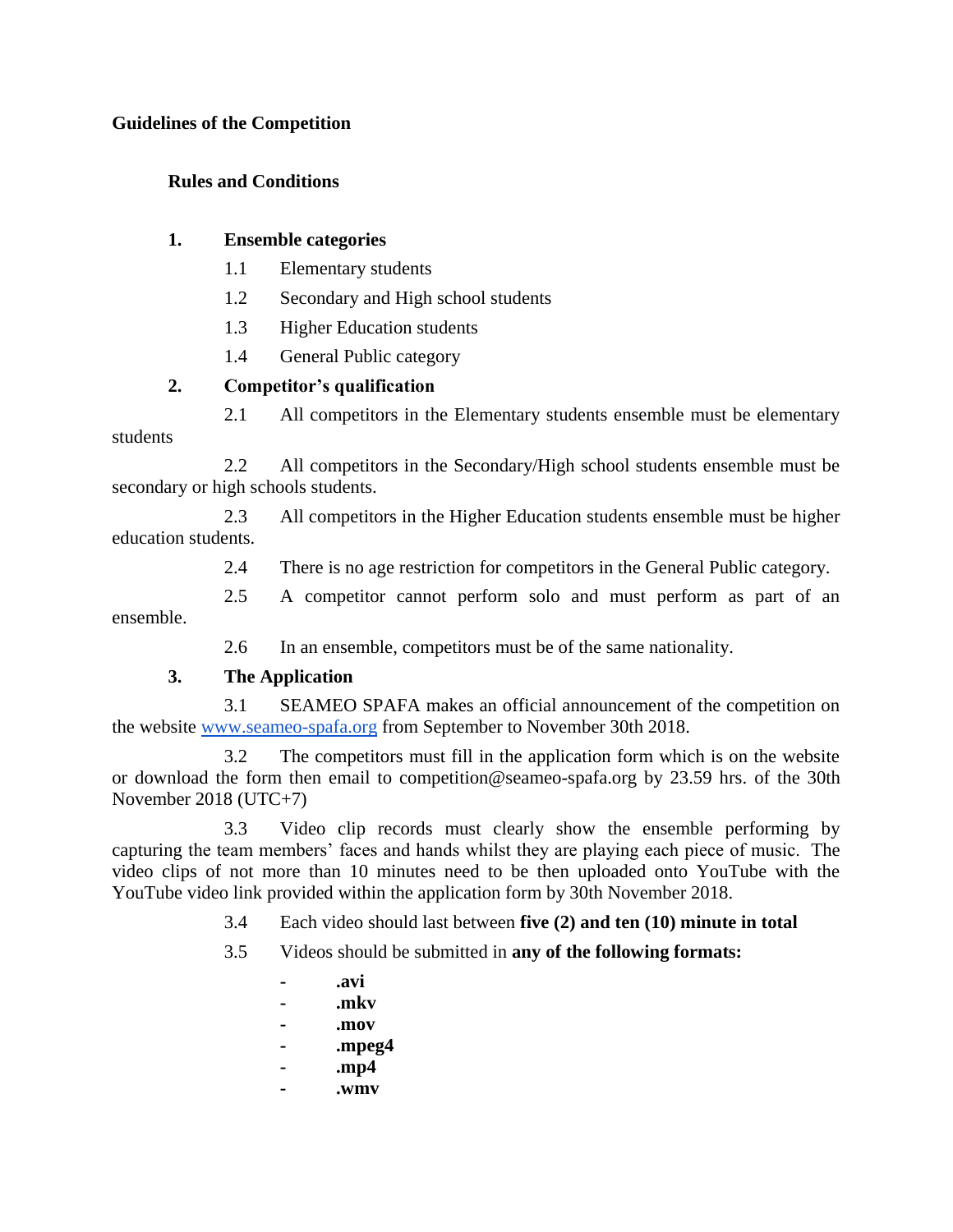- **- .mpegps**
- **- .flv**
- **- .3gpp**
- **- .WebM**
- 3.6 Each video file should not exceed 500 megabytes (500 MB) in size.

3.7 Videos should be uploaded to a private Google Drive file-sharing platform link, which will be communicated to participants upon receiving the Video Entry Form.

## **4. Prize**

Judging committee members award 5 prizes for each category, which are:

- 4.1 1st Prize Trophy, Certificate and 200 USD
- 4.2 2nd Prize Certificate and 150 USD
- 4.3 3rd Prize Certificate and 100 USD
- 4.4 Two Honourable mentions Certificates

## **5. Ensemble Requirement**

The ensemble produces a musical composition using the free musical sound from the mobile application with at least 5 player and a singer. Real musical instruments are prohibited as well as musical sounds from other programmes which are not of the smartphone application. Mixer and amplifier are allowed.

#### **6. Songs for Competition**

2 songs are required for this competition.

#### 6.1 *Traditional song*

The competitors' local traditional song played on suitable smartphone application being 10 minutes maximum in length. Vocal accompaniment (i.e. singing) required when playing a local traditional song with lyrics and singer (at least 1 or more).

#### 6.2 *Traditional song of another Southeast Asian country*

The competitors must select and play another Southeast Asian country's traditional song using suitable smartphone application and must be 10 minutes maximum. Vocals are not required.

Southeast Asian countries include Brunei, Cambodia, Indonesia, Lao PDR, Malaysia, Myanmar, Philippines, Singapore, Thailand, Timor Leste and Vietnam.

# **7. Judging criteria**

- 7.1 Musical performance skill
- 7.2 Musical creativity
- 7.3 Quality of video clip including audio

The result of the judging committee is final.

**8. Scoring**